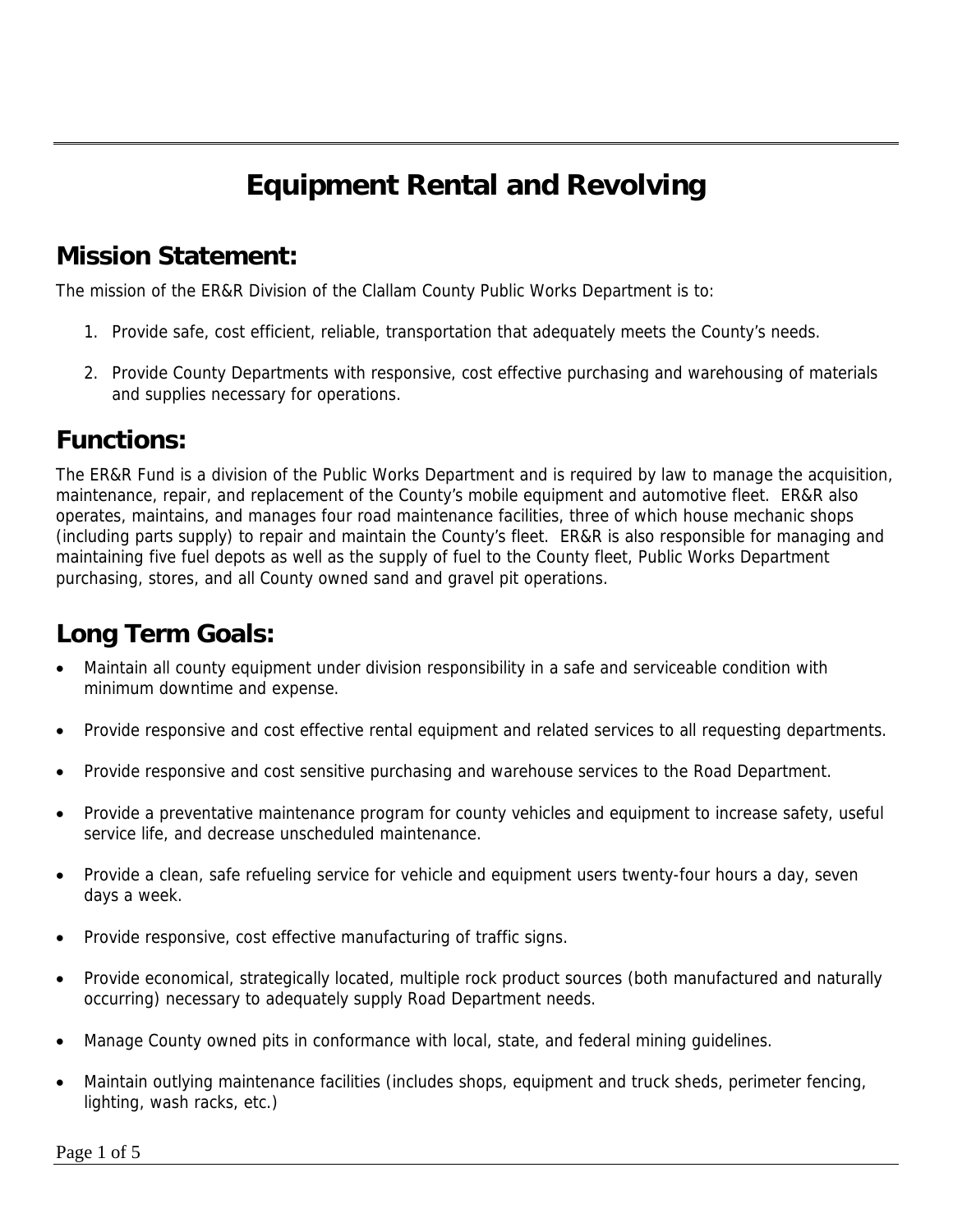## **Short Term Objectives:**

- Purchase and complete all items listed on the 2009 capital outlay schedule.
- Maintain all county owned equipment and facilities in acceptable working order.
- Prepare, initiate, and implement the 2009 Liquid Asphalt, and Asphalt Concrete contracts.
- Partially complete updating Morse Creek Pit Reclamation Plan.
- Update the Blyn Pit Reclamation Plan.
- Update the Quillayute Pit Reclamation Plan.
- Log, clear, and grub approximately 0.5 acres of timber at Ranger pit and continue construction of north and east berms.
- Renew all existing D.N.R. surface mining permits.
- Renew all existing D.O.E. Wastewater/Stormwater Discharge Permits (req'd. at all active mining sites).
- Prepare and submit quarterly wastewater/stormwater monitoring reports to D.O.E. (a permit requirement) for each of the eight pit sites.
- Prepare, submit, and implement 2010 ER&R Budget.
- Prepare, submit, and implement the 2010 "Government Equipment Rental Rates".
- Develop standards for classes of vehicles that consider need, efficiency, fuel costs, and longevity of use.
- Prepare and submit 2009 Annual Right-to-Know/Tier Two reports to D.O.E.
- Continue to work on pit management and cleanup. Get stored items out of site and properly stored.
- Update the "Statement of Values" for insurance purposes for all buildings, contents, vehicles, and equipment within ER&R's scope of responsibility for risk management.
- Prepare the applications for the 2009/2010 underground fuel storage tank insurance for risk management.
- Surplus old equipment and vehicles (this will probably occur in 2010).
- Install sanitary sewer at Sequim Road Maintenance facility.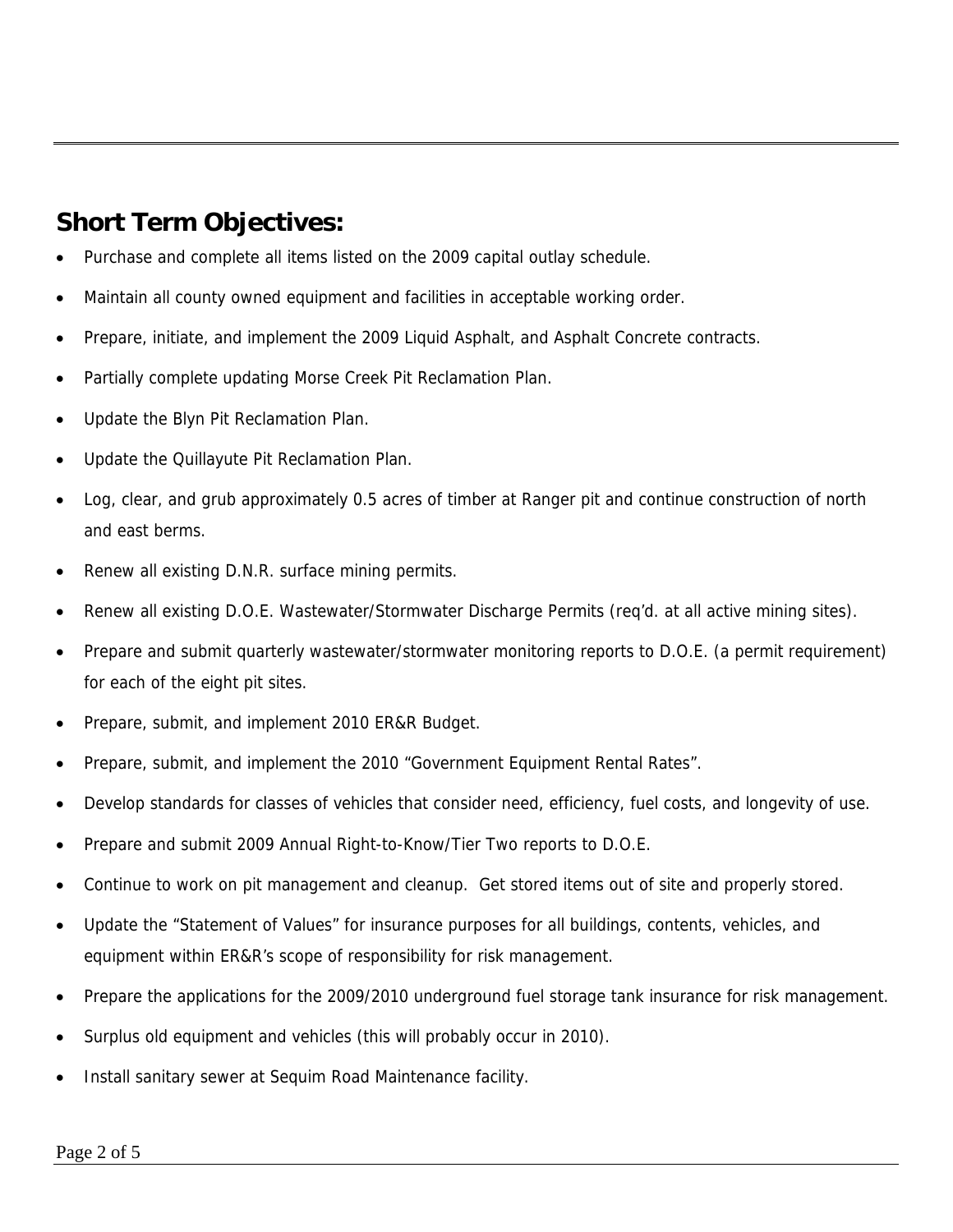## **Accomplishments in 2009:**

- Maintained all county owned fleet, equipment, and facilities in acceptable working order.
- Prepared and implemented the Liquid Asphalt and Asphalt Concrete supply contracts.
- Renewed all existing D.N.R. surfacing mining permits due to date.
- Renewed all existing D.O.E. Wastewater/Stormwater Discharge Permits (req'd. at all active mining sites).
- Prepared and submitted quarterly wastewater/stormwater monitoring reports to D.O.E. (a permit requirement) for each of the eight pit sites.
- Continuing to implement new ER&R policies and procedures as specified in the Clallam County Administrative Manual.
- Logged, cleared, and grubbed 0.5 acres of timber at Ranger pit and continuing construction of north berm.
- Prepared, submitted, approved, and adopted 2009 budget.
- Prepared, submitted, approved, and adopted 2009 equipment rental rate resolution.
- Successfully continuing to develop system controls on invoices to lower number of vouchers and vendor's list to reduce audit and accounting time spent.
- Prepared and submitted Annual Community Right-to-Know/Tier Two reports to D.O.E..
- Developed standards for classes of vehicles that consider need, efficiency, fuel costs, and longevity of use.
- Prepared and submitted an updated, detailed report w/ recommendations to the County Administrator that evaluates and cost compares the existing automotive fleet. ER&R continues to implement the report recommendations.
- Completed and submitted, to Risk Management, the updated "Statement of Values" for insurance purposes for all buildings, contents, vehicles, and equipment within ER&R's scope of responsibility.
- Prepared and submitted, to risk Management, the applications for new underground fuel storage tank insurance.
- Reacquired, and restored to acceptable working condition, the old Sheriff's animal control vehicle from the Humane Society and purchased a new animal control vehicle as directed.
- Held a surplus auction in September, 2008 and surplused old equipment and vehicles.

Page 3 of 5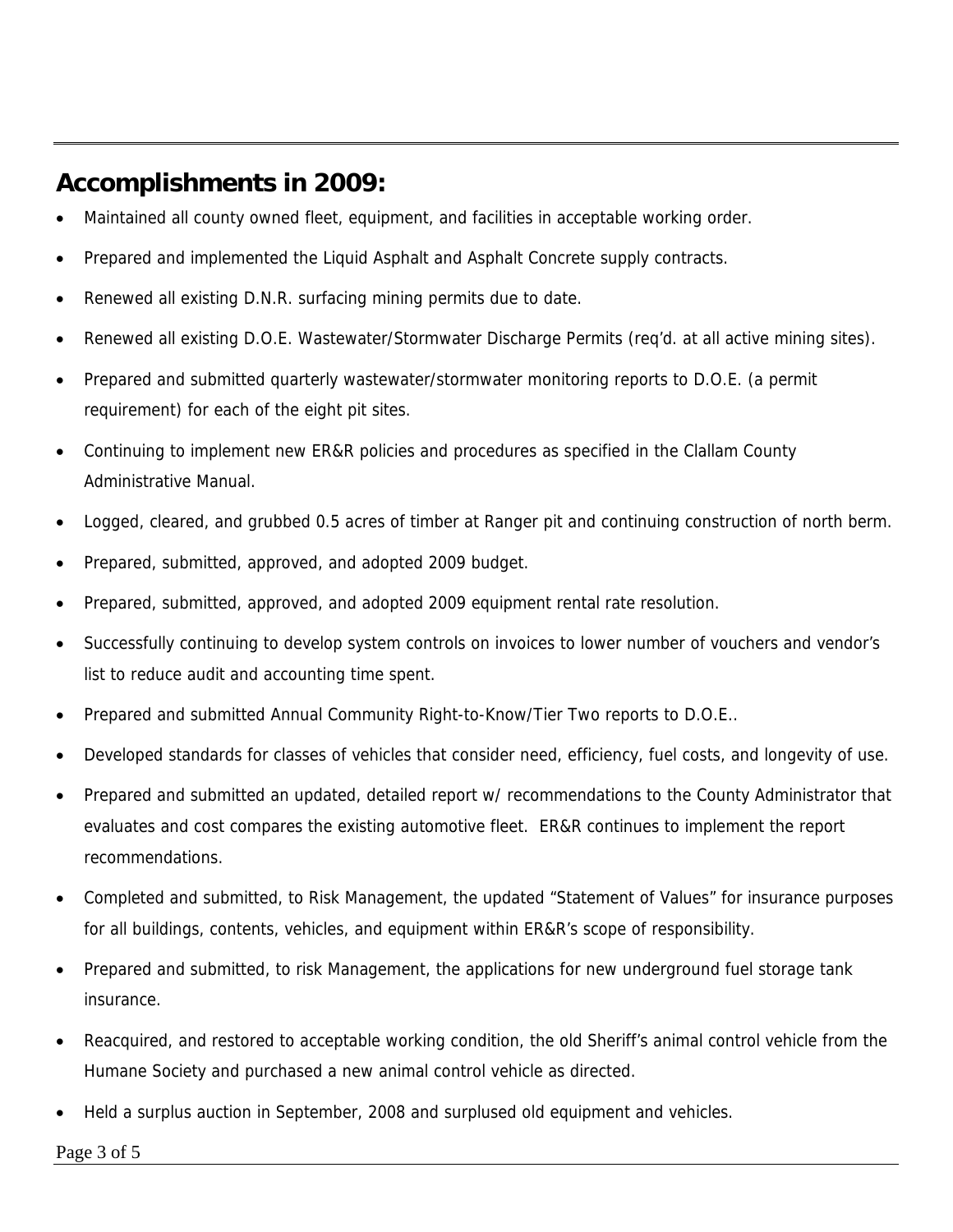## **Workload/Performance Indicators:**

|                                         | 2007 Actual | 2008 Actual | 6/30/09 | 20010    |
|-----------------------------------------|-------------|-------------|---------|----------|
|                                         |             |             | Actual  | Estimate |
| Vehicles out of service for maintenance | 6%          | 3%          | 2%      | 2%       |
| Vehicles out of service awaiting parts  | 6%          | 2%          | 2%      | 2%       |
| Vehicles overdue for service            | 7%          | 7%          | 7%      | 7%       |
| Licensed vehicles/equipment count       | 275         | 284         | 249     | 250      |
| Non-licensed equipment count            | 279         | 288         | 276     | 276      |
| Total vehicle/equipment count           | 554         | 572         | 525     | 526      |

Licensed vehicles include all of the County's rolling stock (automobiles, trucks, trailers, and equipment) that would travel or be used on the public road system. Non-licensed equipment is everything else that is owned by ER&R (i.e., chainsaws, weedeaters, blowers, portable pumps, lighting, generators, dozers, plows, sanders, compressors, etc.).

# **Staffing Level:**

ER&R currently carries a staff of 10 FTE's and 2 temporary employees. There is 1 ER&R manager, 1 Fleet Maintenance Supervisor, 1 Facilities Maintenance Leadman, 1 Purchasing Agent, 1 Purchasing Aide, 5 full time Mechanics, 1 summer help temporary mechanic aide (not used in 2009), and 1 part time temporary staff assistant/crushing inspector (not used in 2009). ER&R staffing for 2010 is expected to remain the same.

## **Operating Budget**

#### **Revenues:**

|                                | 2007 Actual | 2008 Actual | 06/30/09    | 2010 Budget |
|--------------------------------|-------------|-------------|-------------|-------------|
|                                |             |             | Actual      |             |
| <b>Beginning Fund Balance</b>  | 1,717,303   | 2,355,369   | 2,467,170   | 2,648,006   |
| Taxes                          |             |             |             |             |
| Licenses and Permits           | 0           |             |             |             |
| Intergovernmental Revenues     | 27,544      | 50,371      | 5,608       |             |
| Charges for Goods and Services | 380,646     | 2,801,395   | 1,321,800   | 2,787,050   |
| <b>Fines and Forfeits</b>      |             |             |             |             |
| Miscellaneous Revenues         | 2,639,562   | 1,305       | 1,396       | 2,063       |
| Non-revenues                   |             |             |             |             |
| <b>Other Financing Sources</b> | 243,668     | 294,388     | 19,546      | 80,784      |
| <b>General Tax Support</b>     |             |             |             |             |
| <b>TOTAL</b>                   | \$5,008,723 | \$5,502,827 | \$3,815,520 | \$5,517,903 |